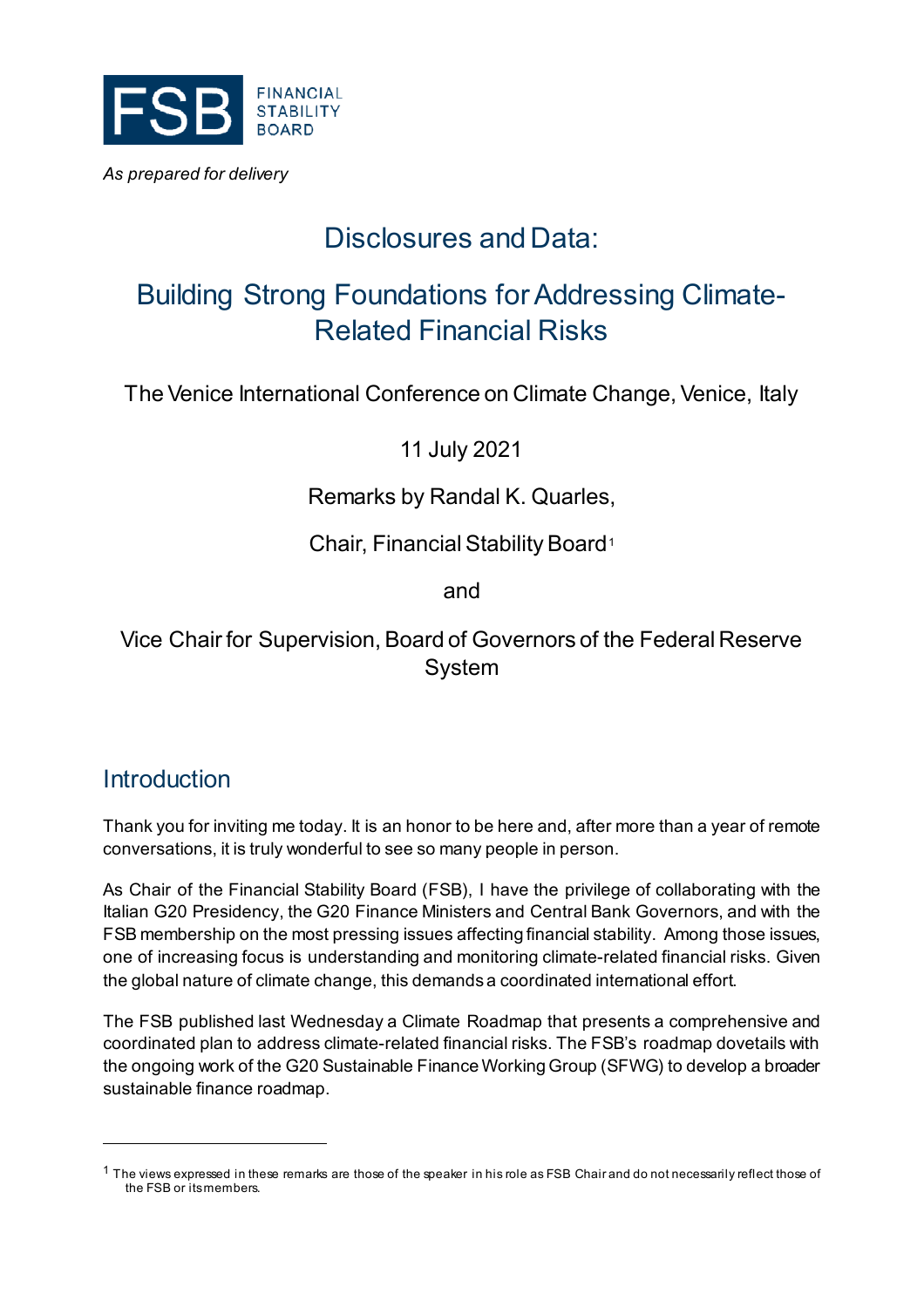Today, in my role as Chair of the FSB, I would like to focus on the two foundational components of the FSB roadmap: disclosures and data. Globally consistent, comparable, and reliable disclosures, as well as a broader set of high-quality, relevant data, together, can provide the basis to assess climate-related financial risks and the impact on financial stability.

#### **Disclosure**

-

The FSB was an early leader in bringing attention to the importance of reliable, entity-level disclosures to assess and manage climate-related financial risks and opportunities. In 2015, the FSB submitted a proposal to the G20 to create an industry-led disclosure task force on climaterelated risks.[2](#page-1-0)

The work of this FSB-sponsored Task Force on Climate-related Financial Disclosures, or TCFD, has led to greater recognition of the importance of climate-related financial risk and of comparable and reliable disclosure. The early development of industry-led recommendations and a usable framework by users and producers of this information was critical. The four core elements of the TCFD recommendations have provided a widely accepted framework for disclosures—covering governance, strategy, risk management, and metrics and targets. The task force has continued to provide significant support to those seeking to disclose and has encouraged steadily increasing uptake. These initial steps greatly helped to define appropriate parameters, drive towards consistency, and give the public sector a running start in developing their own approaches.

Now it is time to build on that work. It will be useful to establish a globally consistent baseline standard for climate-related disclosures. Globally consistent and comparable entity-level disclosures by non-financial companies, banks, insurers, and asset managers are increasingly important to market participants and financial authorities as a means of providing information needed to assess and manage risks.

The G20 Presidency, in developing its 2021 work program, asked the FSB to encourage more consistency in disclosure practices. As a start, the FSB surveyed what financial authorities across our membership were doing to promote disclosures. Almost all our members have already set requirements, guidance, or expectations or plan to do so. We found some heterogeneity in the approaches they were taking. Some members prefer mandated disclosure while others would make it voluntary. There is also variation in the desired scope of disclosures. However, there is a trend towards an important baseline that focuses on one-way materiality or the financial risk that climate change could have on a particular entity—based on the TCFD recommendations. The majority of our membership are already using the TCFD recommendations as a baseline for their own requirements or guidance.

The International Financial Reporting Standards Foundation (IFRS), in consultation with other international organizations, will develop a set of standards, starting initially with climate and building upon these TCFD recommendations. As reflected in our December 2020 statement, the FSB supports IFRS's advancement of an International Sustainability Standards Board to take

<span id="page-1-0"></span><sup>&</sup>lt;sup>2</sup> See Financial Stability Board (2015)[, Disclosure task force on climate-related risks,](https://www.fsb.org/2015/11/disclosure-task-force-on-climate-related-risks-2/) November 9.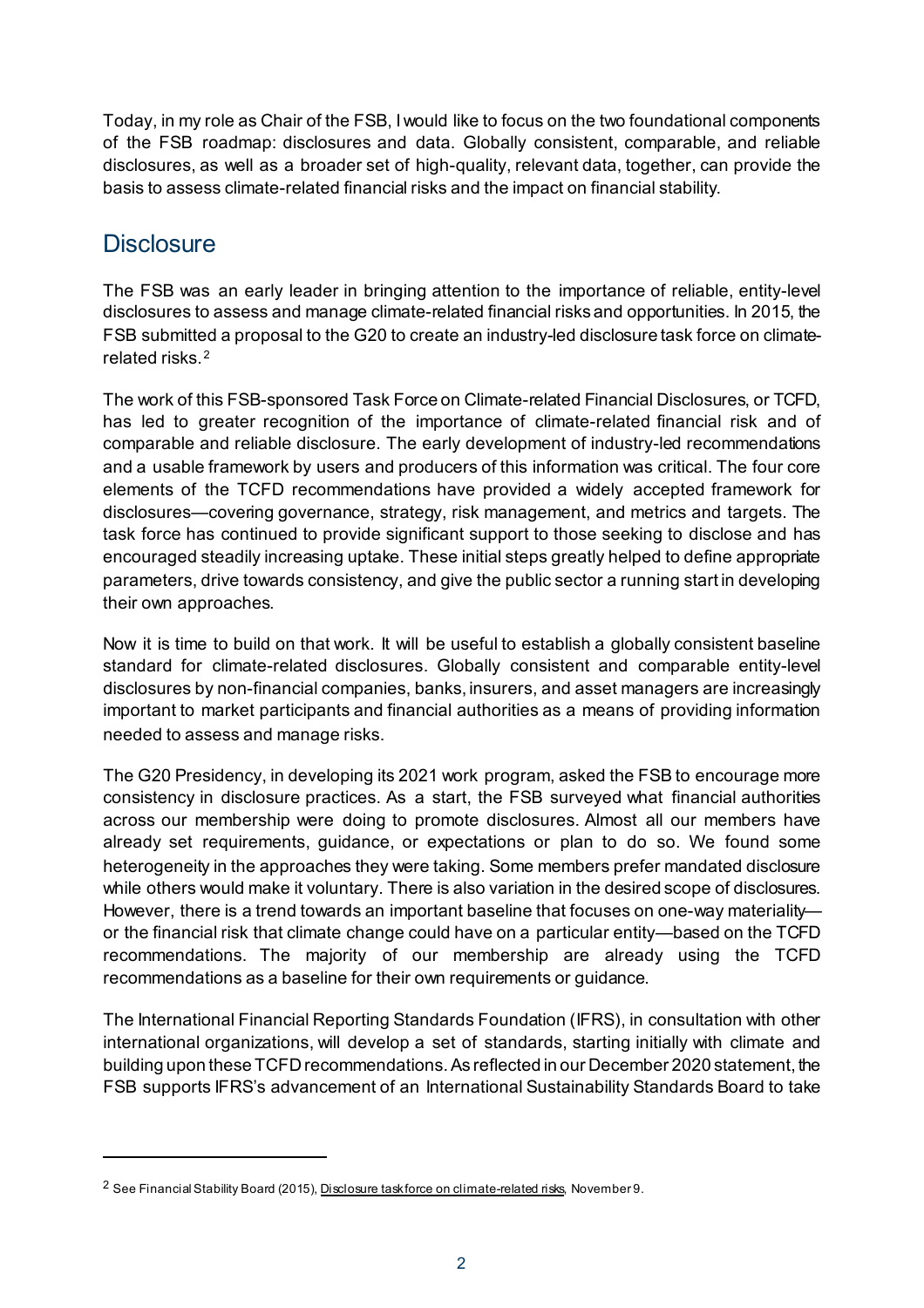this work quickly forward.[3](#page-2-0) This work holds the promise of providing baseline standards that could inform or be built upon by national authorities as they develop their approaches to climaterelated financial disclosure or broader sustainability disclosure.

The initial focus of the IFRS will be on climate standards, while allowing for interoperability with individual jurisdictions' frameworks, that may go beyond climate-related impacts. Consistency in one-way disclosures would provide a needed avenue for accurate and appropriate risk assessment and comparability to assess investment decisions. Simultaneously, the IFRS standards are intended to provide flexibility for national authorities to build on the baseline. The "interoperability" feature will allow jurisdictions to address broader or jurisdiction-specific concerns in a manner consistent with their legal and regulatory frameworks, and indeed to go further in scope or faster if they wish. Given the importance of this work, we encourage the IFRS to press forward as quickly as possible. In the interim, the FSB continues to encourage jurisdictions that are implementing frameworks to base them on the TCFD recommendations to avoid unnecessary fragmentation.

## Data

-

The need for high quality, reliable data doesn't stop at firms' disclosures, however. International initiatives are needed to improve data quality and address data gaps, and ultimately to establish a basis of comprehensive, consistent, and comparable data for global monitoring and assessing climate-related financial risks. We published a separate report on this topic last week.

Our data needs include data on the underlying drivers of physical and transition risk and financial institutions' exposures. The challenges here are considerable. To understand the financial risks, better information is needed on the underlying physical risks, including the sorts of extreme weather events that pose greatest risks to the balance sheets of households, firms, and financial institutions. Comparable data is also needed on the nature of jurisdictions' climate-change targets and progress in meeting them. All this information needs to be related to financial risks including financial institutions' exposures to non-financial counterparties.

This is not an easy task. The current lack of usable data is a reflection of difficulties in transforming existing information on the drivers of climate risk into reliable metrics that quantify financial risks. The key here is to find metrics that are forward-looking, recognizing that the nature and magnitude of future climate-related risks may differ from those in the past.

Improved financial risk data can also help achieve the financial stability mandates of financial authorities. For example, the FSB is exploring how to assess the degree to which climate-related risks might be transferred or amplified by different financial sectors, including the interdependence of banks and insurance firms. Climate-related risks vary across jurisdictions, and we need to look at how risks might be amplified by feedback loops with the real economy. Such analysis will contribute to a more comprehensive and global understanding of how to assess climate change and potential effects on the financial system, but those efforts are hampered by a variety of data limitations.

<span id="page-2-0"></span><sup>&</sup>lt;sup>3</sup> See Financial Stability Board (2020), **FSB Response to the IFRS Foundation's Consultation Paper on Sustainability Reporting,** December 22.